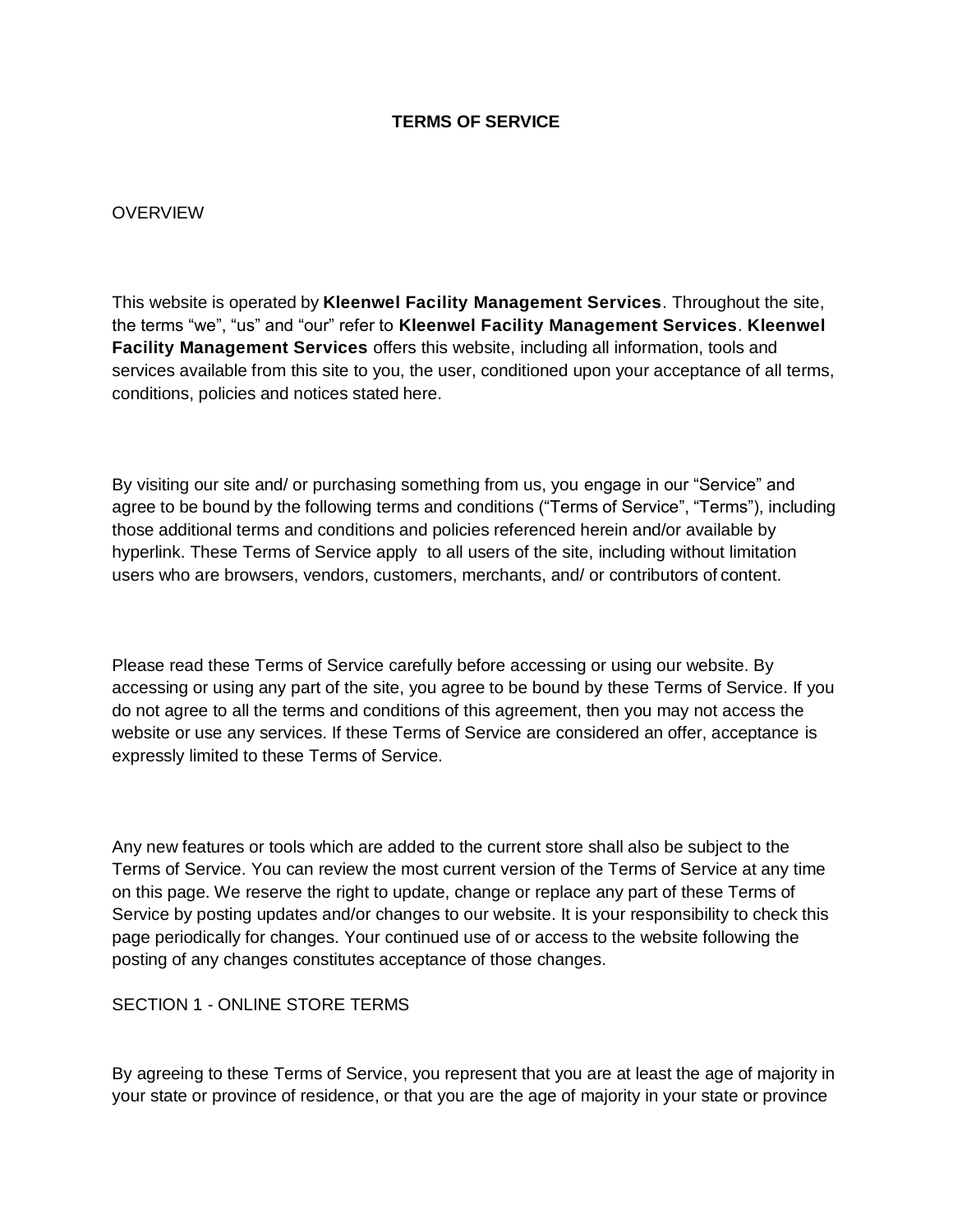of residence and you have given us your consent to allow any of your minor dependents to use this site.

You may not use our products for any illegal or unauthorized purpose nor may you, in the use of the Service, violate any laws in your jurisdiction (including but not limited to copyright laws).

You must not transmit any worms or viruses or any code of a destructive nature.

A breach or violation of any of the Terms will result in an immediate termination of your Services.

# SECTION 2 - GENERAL CONDITIONS

We reserve the right to refuse service to anyone for any reason at any time.

You understand that your content (not including credit card information), may be transferred unencrypted and involve (a) transmissions over various networks; and (b) changes to conform and adapt to technical requirements of connecting networks or devices. Credit card information is always encrypted during transfer over networks.

You agree not to reproduce, duplicate, copy, sell, resell or exploit any portion of the Service, use of the Service, or access to the Service or any contact on the website through which the service is provided, without express written permission by us.

The headings used in this agreement are included for convenience only and will not limit or otherwise affect these Terms.

# SECTION 3 - ACCURACY, COMPLETENESS AND TIMELINESS OF INFORMATION

We are not responsible if information made available on this site is not accurate, complete or current. The material on this site is provided for general information only and should not be relied upon or used as the sole basis for making decisions without consulting primary, more accurate, more complete or more timely sources of information. Any reliance on the material on this site is at your own risk.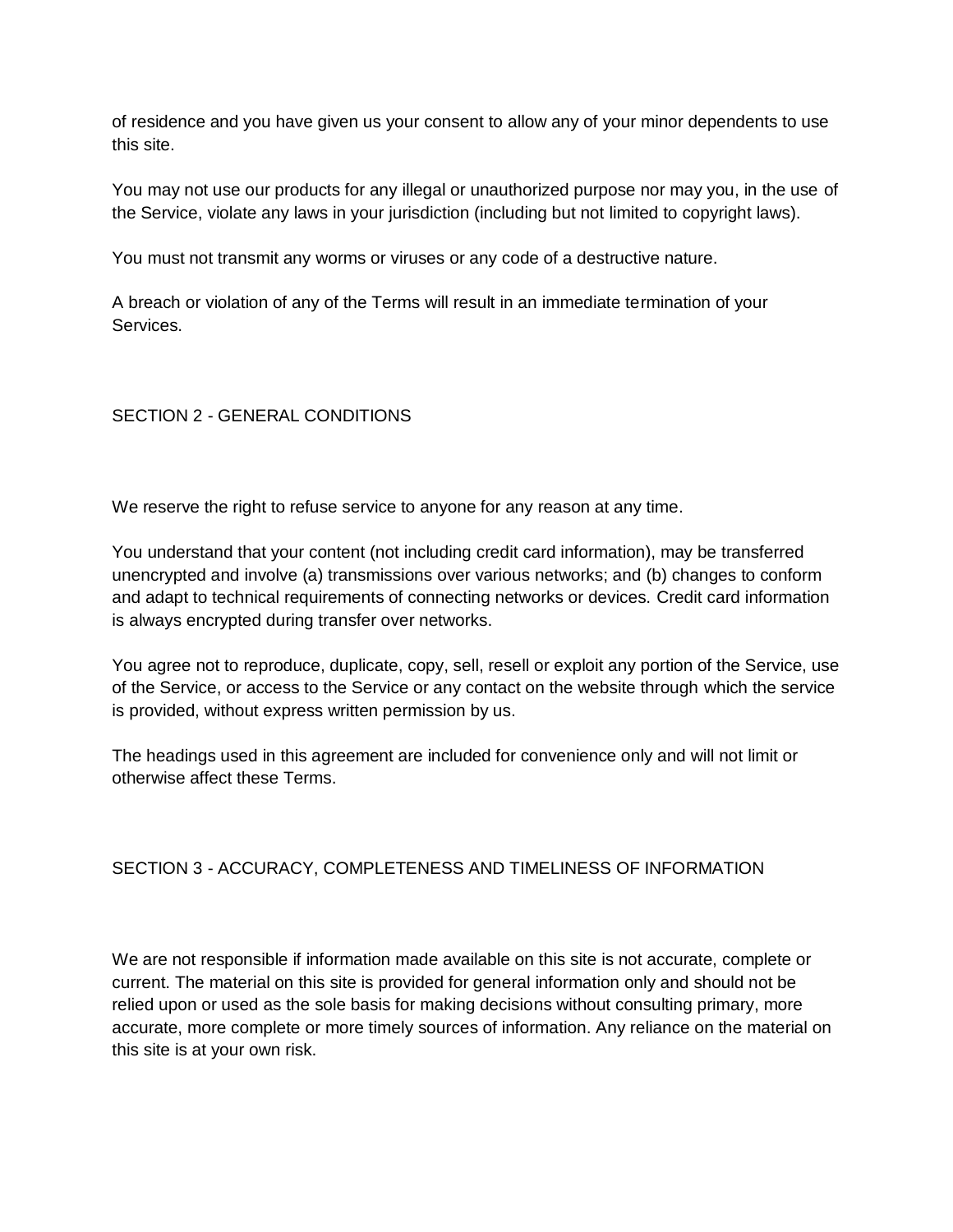This site may contain certain historical information. Historical information, necessarily, is not current and is provided for your reference only. We reserve the right to modify the contents of this site at any time, but we have no obligation to update any information on our site. You agree that it is your responsibility to monitor changes to our site.

#### SECTION 4 - MODIFICATIONS TO THE SERVICE AND PRICES

Prices for our products are subject to change without notice.

We reserve the right at any time to modify or discontinue the Service (or any part or content thereof) without notice at any time.

We shall not be liable to you or to any third-party for any modification, price change, suspension or discontinuance of the Service.

# SECTION 5 - PRODUCTS OR SERVICES

Certain products or services may be available exclusively online through the website. These products or services may have limited quantities and are subject to return or exchange only according to our Return Policy.

We have made every effort to display as accurately as possible the colors and images of our products that appear at the store. We cannot guarantee that your computer monitor's display of any color will be accurate.

We reserve the right, but are not obligated, to limit the sales of our products or Services to any person, geographic region or jurisdiction. We may exercise this right on a case-by-case basis. We reserve the right to limit the quantities of any products or services that we offer. All descriptions of products or product pricing are subject to change at anytime without notice, at the sole discretion of us. We reserve the right to discontinue any product at any time. Any offer for any product or service made on this site is void where prohibited.

We do not warrant that the quality of any products, services, information, or other material purchased or obtained by you will meet your expectations, or that any errors in the Service will be corrected.

# SECTION 6 - ACCURACY OF BILLING AND ACCOUNT INFORMATION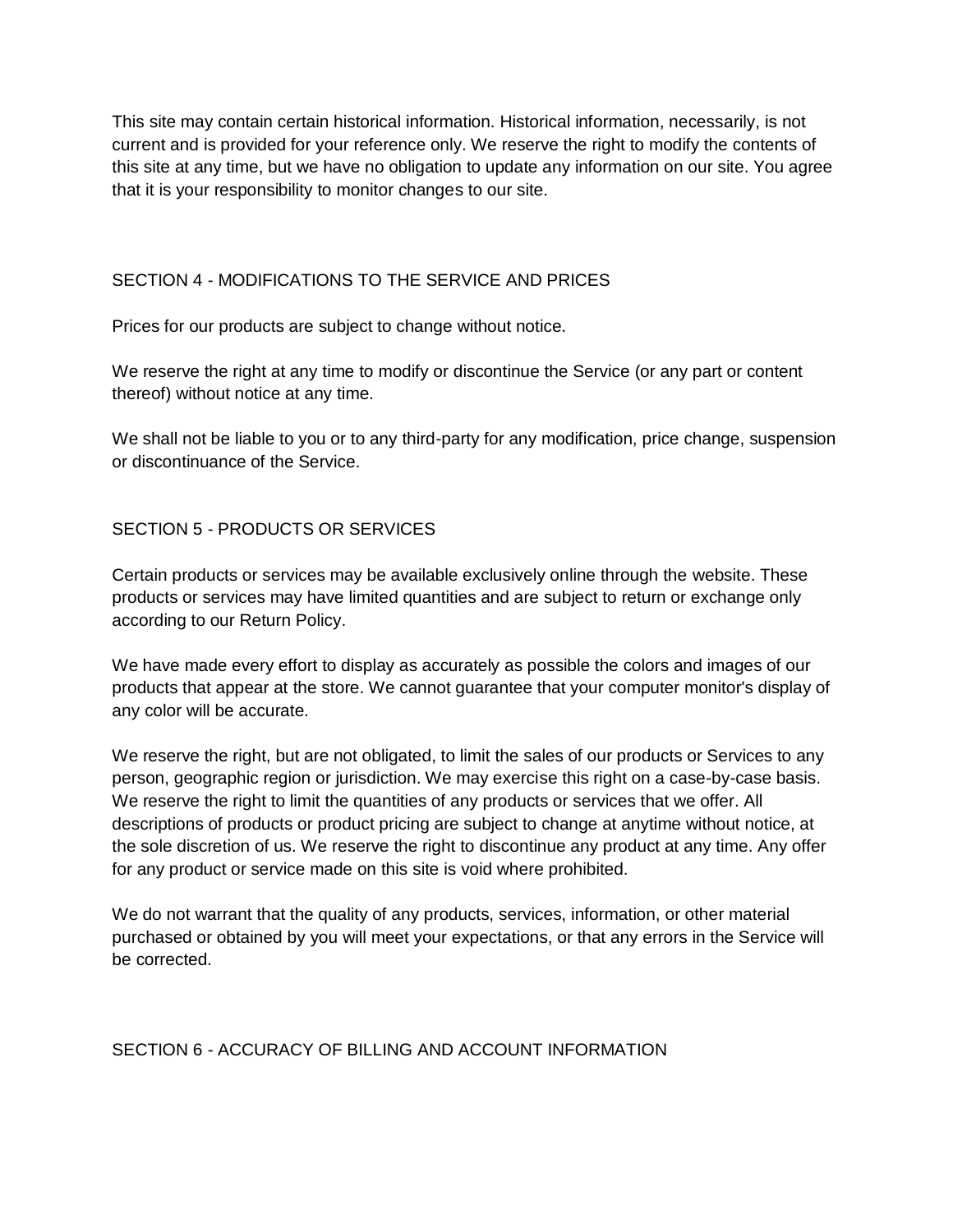We reserve the right to refuse any order you place with us. We may, in our sole discretion, limit or cancel quantities purchased per person, per household or per order. These restrictions may include orders placed by or under the same customer account, the same credit card, and/or orders that use the same billing and/or shipping address. In the event that we make a change to or cancel an order, we may attempt to notify you by contacting the e-mail and/or billing address/phone number provided at the time the order was made. We reserve the right to limit or prohibit orders that, in our sole judgment, appear to be placed by dealers, resellers or distributors.

You agree to provide current, complete and accurate purchase and account information for all purchases made at our store. You agree to promptly update your account and other information, including your email address and credit card numbers and expiration dates, so that we can complete your transactions and contact you as needed.

For more detail, please review our Returns Policy.

# SECTION 7 - OPTIONAL TOOLS

We may provide you with access to third-party tools over which we neither monitor nor have any control nor input.

You acknowledge and agree that we provide access to such tools "as is" and "as available" without any warranties, representations or conditions of any kind and without any endorsement. We shall have no liability whatsoever arising from or relating to your use of optional third-party tools.

Any use by you of optional tools offered through the site is entirely at your own risk and discretion and you should ensure that you are familiar with and approve of the terms on which tools are provided by the relevant third-party provider(s).

We may also, in the future, offer new services and/or features through the website (including, the release of new tools and resources). Such new features and/or services shall also be subject to these Terms of Service.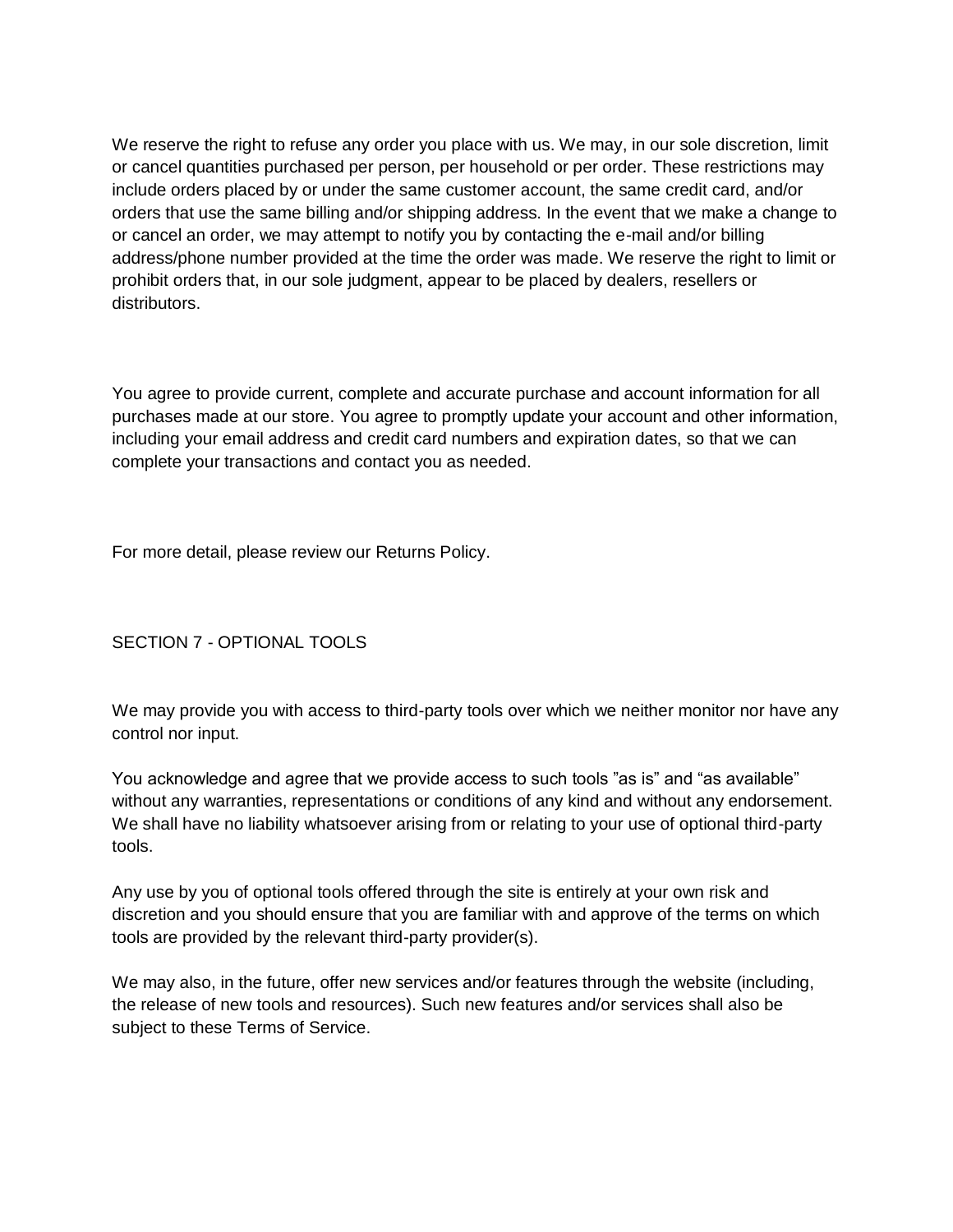### SECTION 8 - THIRD-PARTY LINKS

Certain content, products and services available via our Service may include materials from third-parties.

Third-party links on this site may direct you to third-party websites that are not affiliated with us. We are not responsible for examining or evaluating the content or accuracy and we do not warrant and will not have any liability or responsibility for any third-party materials or websites, or for any other materials, products, or services of third-parties.

We are not liable for any harm or damages related to the purchase or use of goods, services, resources, content, or any other transactions made in connection with any third-party websites. Please review carefully the third-party's policies and practices and make sure you understand them before you engage in any transaction. Complaints, claims, concerns, or questions regarding third-party products should be directed to the third-party.

### SECTION 9 - USER COMMENTS, FEEDBACK AND OTHER SUBMISSIONS

If, at our request, you send certain specific submissions (for example contest entries) or without a request from us you send creative ideas, suggestions, proposals, plans, or other materials, whether online, by email, by postal mail, or otherwise (collectively, 'comments'), you agree that we may, at any time, without restriction, edit, copy, publish, distribute, translate and otherwise use in any medium any comments that you forward to us. We are and shall be under no obligation (1) to maintain any comments in confidence; (2) to pay compensation for any comments; or (3) to respond to any comments.

We may, but have no obligation to, monitor, edit or remove content that we determine in our sole discretion are unlawful, offensive, threatening, libelous, defamatory, pornographic, obscene or otherwise objectionable or violates anyparty's intellectual property or these Terms of Service.

You agree that your comments will not violate any right of any third-party, including copyright, trademark, privacy, personality or other personal or proprietary right. You further agree that your comments will not contain libelous or otherwise unlawful, abusive or obscene material, or contain any computer virus or other malware that could in any way affect the operation of the Service or any related website. You may not use a false e-mail address, pretend to be someone other than yourself, or otherwise mislead us or third-parties as to the origin of any comments. You are solely responsible for any comments you make and their accuracy. We take no responsibility and assume no liability for any comments posted by you or any third-party.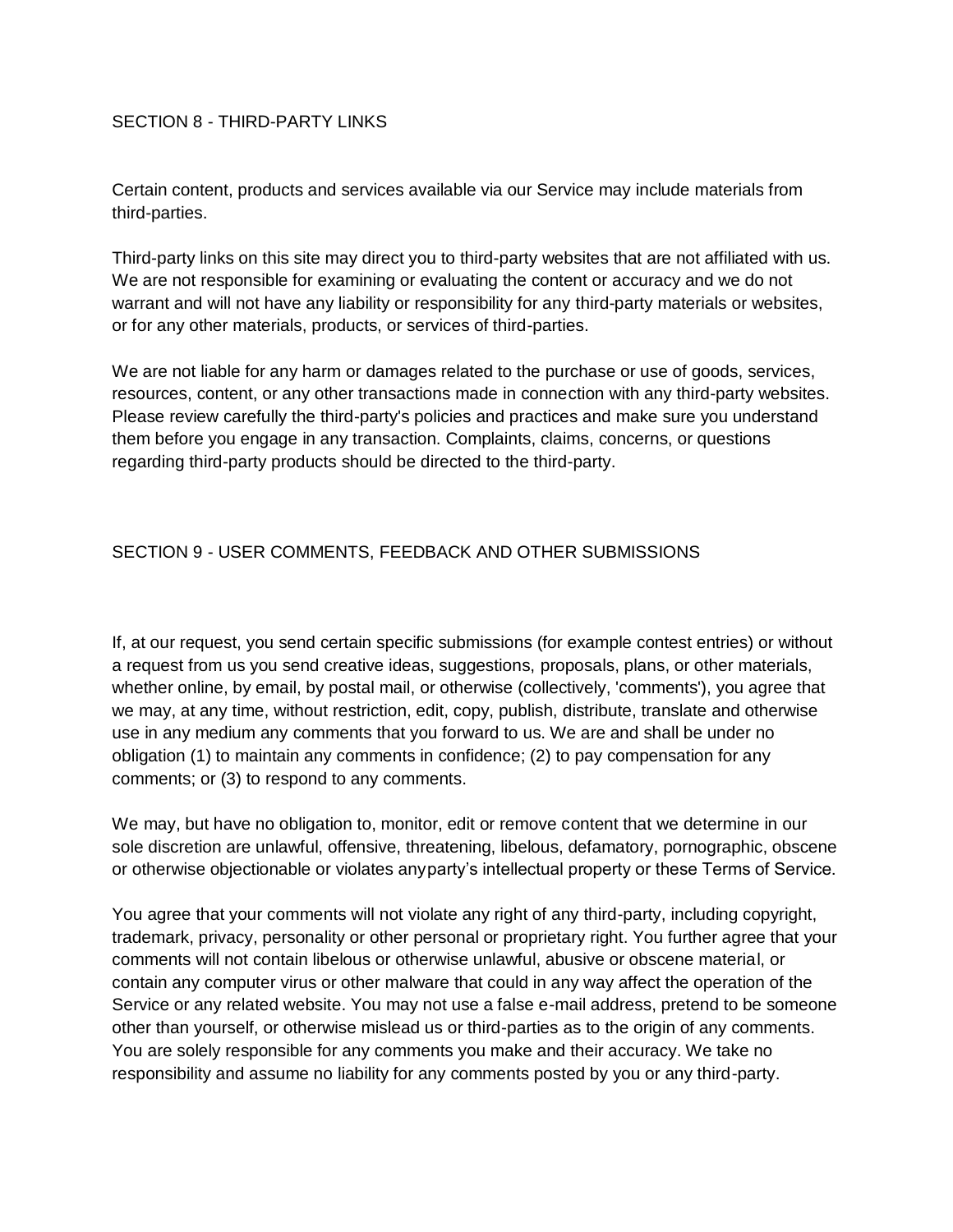### SECTION 10 - PERSONAL INFORMATION

Your submission of personal information through the store is governed by our Privacy Policy.

#### SECTION 11 - ERRORS, INACCURACIES AND OMISSIONS

Occasionally there may be information on our site or in the Service that contains typographical errors, inaccuracies or omissions that may relate to product descriptions, pricing, promotions, offers, product shipping charges, transit times and availability. We reserve the right to correct any errors, inaccuracies or omissions, and to change or update information or cancel orders if any information in the Service or on any related website is inaccurate at any time without prior notice (including after you have submitted your order).

We undertake no obligation to update, amend or clarify information in the Service or on any related website, including without limitation, pricing information, except as required by law. No specified update or refresh date applied in the Service or on any related website, should be taken to indicate that all information in the Service or on any related website has been modified or updated.

#### SECTION 12 - PROHIBITED USES

In addition to other prohibitions as set forth in the Terms of Service, you are prohibited from using the site or its content: (a) for any unlawful purpose; (b) to solicit others to perform or participate in any unlawful acts; (c) to violate any international, federal, provincial or state regulations, rules, laws, or local ordinances; (d) to infringe upon or violate our intellectual property rights or the intellectual property rights of others; (e) to harass, abuse, insult, harm, defame, slander, disparage, intimidate, or discriminate based on gender, sexual orientation, religion, ethnicity, race, age, national origin, or disability; (f) to submit false or misleading information; (g) to upload or transmit viruses or any other type of malicious code that will or may be used in any way that will affect the functionality or operation of the Service or of any related website, other websites, or the Internet; (h) to collect or track the personal information of others; (i) to spam, phish, pharm, pretext, spider, crawl, or scrape; (j) for any obscene or immoral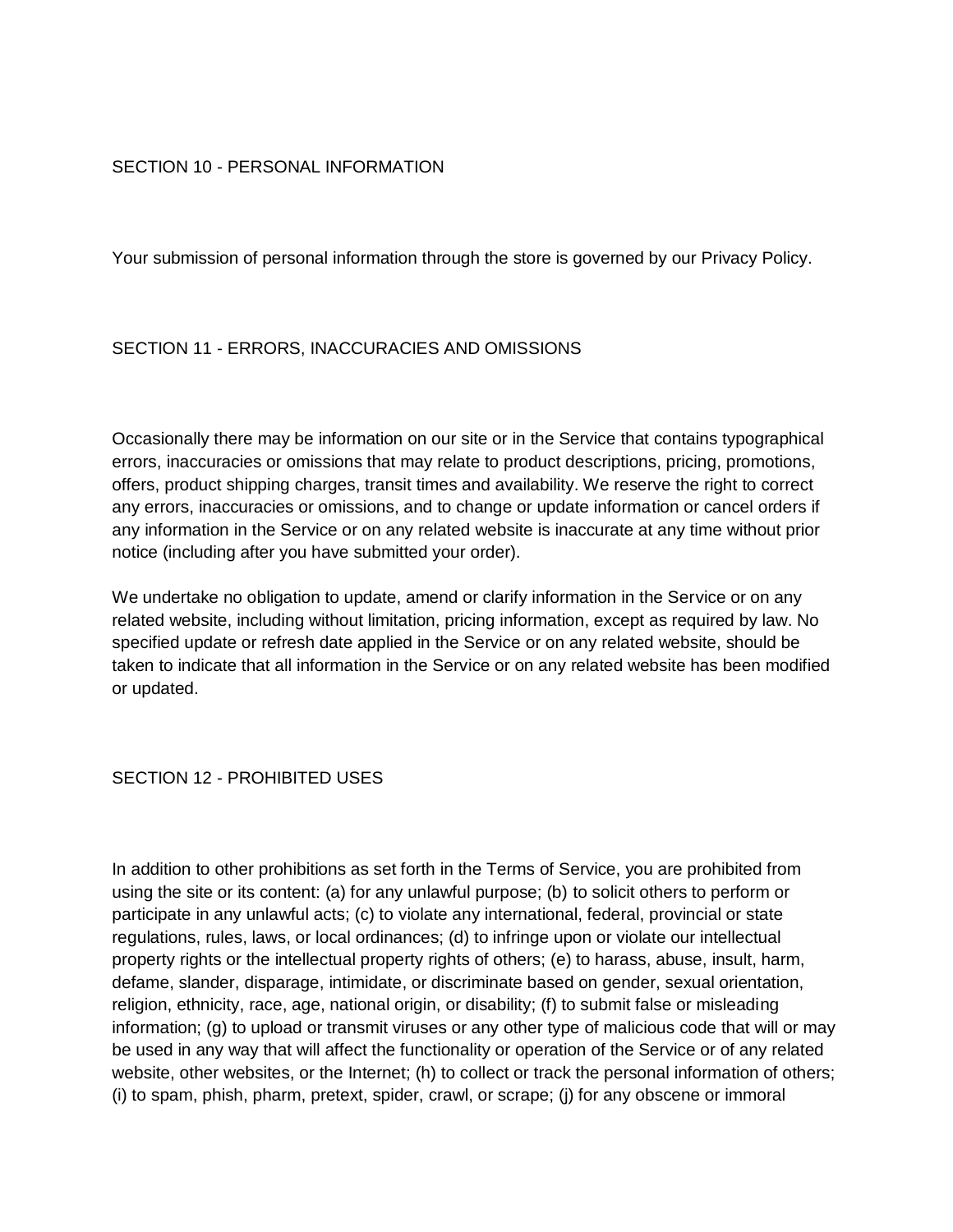purpose; or (k) to interfere with or circumvent the security features of the Service or any related website, other websites, or the Internet. We reserve the right to terminate your use of the Service or any related website for violating any of the prohibited uses.

### SECTION 13 - DISCLAIMER OF WARRANTIES; LIMITATION OF LIABILITY

We do not guarantee, represent or warrant that your use of our service will be uninterrupted, timely, secure or error-free.

We do not warrant that the results that may be obtained from the use of the service will be accurate or reliable.

You agree that from time to time we may remove the service for indefinite periods of time or cancel the service at any time, without notice to you.

You expressly agree that your use of, or inability to use, the service is at your sole risk. The service and all products and services delivered to you through the service are (except as expressly stated by us) provided 'as is' and 'as available' for your use, without any representation, warranties or conditions of any kind, either express or implied, including all implied warranties or conditions of merchantability, merchantable quality, fitness for a particular purpose, durability, title, and non-infringement.

In no case shall **Kleenwel Facility Management Services**, our directors, officers, employees, affiliates, agents, contractors, interns, suppliers, service providers or licensors be liable for any injury, loss, claim, or any direct, indirect, incidental, punitive, special, or consequential damages of any kind, including, without limitation lost profits, lost revenue, lost savings, loss of data, replacement costs, or any similar damages, whether based in contract, tort (including negligence), strict liability or otherwise, arising from your use of any of the service or any products procured using the service, or for any other claim related in any way to your use of the service or any product, including, but not limited to, any errors or omissions in any content, or any loss or damage of any kind incurred as a result of the use of the service or any content (or product) posted, transmitted, or otherwise made available via the service, even if advised of their possibility.

Because some states or jurisdictions do not allow the exclusion or the limitation of liability for consequential or incidental damages, in such states or jurisdictions, our liability shall be limited to the maximum extent permitted by law.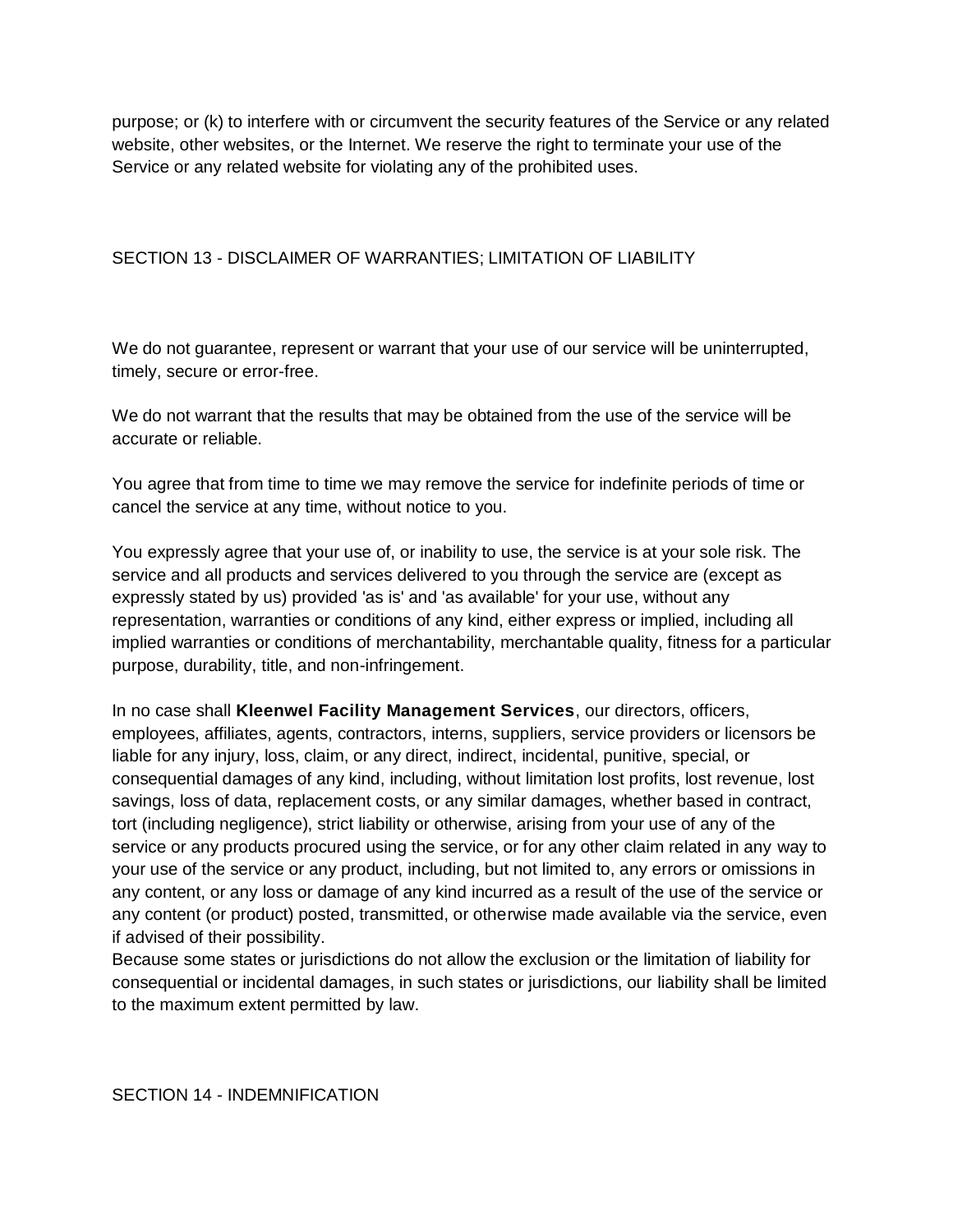You agree to indemnify, defend and hold harmless **Kleenwel Facility Management Services** and our parent, subsidiaries, affiliates, partners, officers, directors, agents, contractors, licensors, service providers, subcontractors, suppliers, interns and employees, harmless from any claim or demand, including reasonable attorneys' fees, made by any thirdparty due to or arising out of your breach of these Terms of Service or the documents they incorporate by reference, or your violation of any law or the rights of a third-party.

#### SECTION 15 - SEVERABILITY

In the event that any provision of these Terms of Service is determined to be unlawful, void or unenforceable, such provision shall nonetheless be enforceable to the fullest extent permitted by applicable law, and the unenforceable portion shall be deemed to be severed from these Terms of Service, such determination shall not affect the validity and enforceability of any other remaining provisions.

#### SECTION 16 - TERMINATION

The obligations and liabilities of the parties incurred prior to the termination date shall survive the termination of this agreement for all purposes.

These Terms of Service are effective unless and until terminated by either you or us. You may terminate these Terms of Service at any time by notifying us that you no longer wish to use our Services, or when you cease using our site.

If in our sole judgment you fail, or we suspect that you have failed, to comply with any term or provision of these Terms of Service, we also may terminate this agreement at any time without notice and you will remain liable for all amounts due up to and including the date of termination; and/or accordingly may deny you access to our Services (or any part thereof).

#### SECTION 17 - ENTIRE AGREEMENT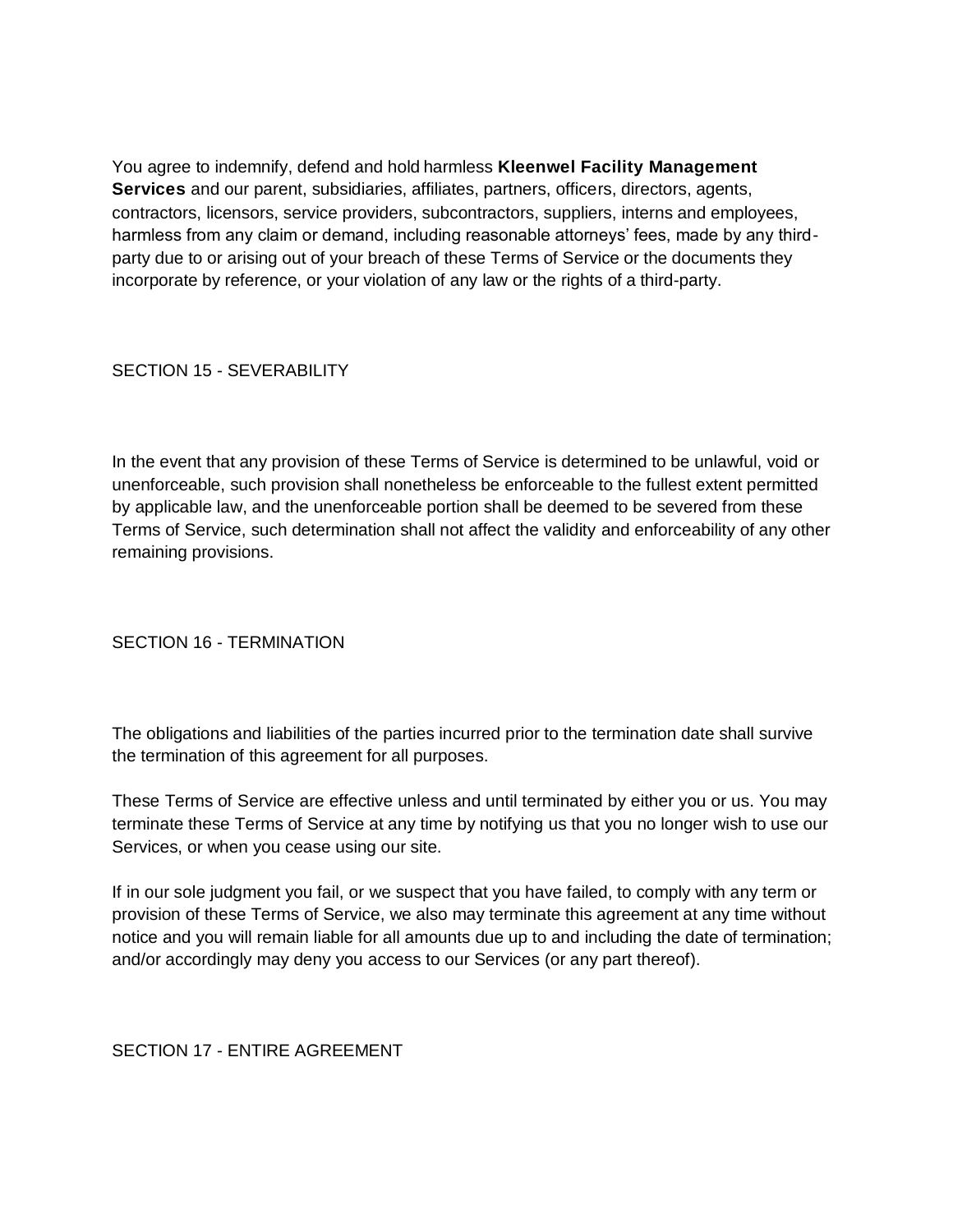The failure of us to exercise or enforce any right or provision of these Terms of Service shall not constitute a waiver of such right or provision.

These Terms of Service and any policies or operating rules posted by us on this site or in respect to The Service constitutes the entire agreement and understanding between you and us and govern your use of the Service, superseding any prior or contemporaneous agreements, communications and proposals, whether oral or written, between you and us (including, but not limited to, any prior versions of the Terms of Service).

Any ambiguities in the interpretation of these Terms of Service shall not be construed against the drafting party.

# SECTION 18 - GOVERNING LAW

These Terms of Service and any separate agreements whereby we provide you Services shall be governed by and construed in accordance with the laws of India and jurisdiction of Jaipur, Rajasthan

# SECTION 19 - CHANGES TO TERMS OF SERVICE

You can review the most current version of the Terms of Service at any time at this page.

We reserve the right, at our sole discretion, to update, change or replace any part of these Terms of Service by posting updates and changes to our website. It is your responsibility to check our website periodically for changes. Your continued use of or access to our website or the Service following the posting of any changes to these Terms of Service constitutes acceptance of those changes.

SECTION 20 - CONTACT INFORMATION